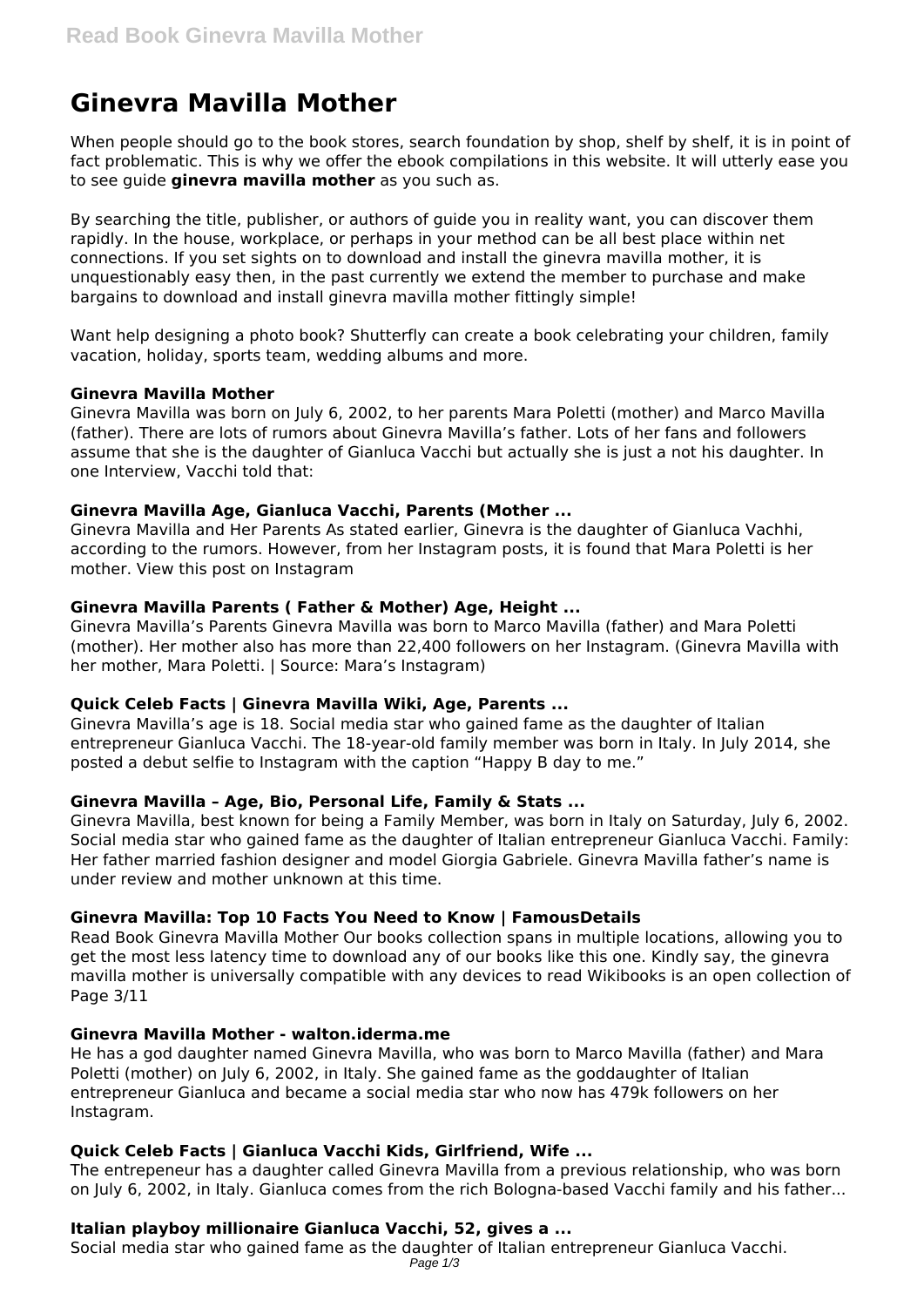# **Ginevra Mavilla - Bio, Facts, Family | Famous Birthdays**

The entrepeneur has a daughter called Ginevra Mavilla from a previous relationship, who was born on July 6, 2002, in Italy. +7 Long-term ove: Gianluca, famous for his Instagram dancing videos, was...

## **Gianluca Vacchi to become a father with Sharon Fonseca ...**

Gianluca Vacchi has a daughter but yet to get married When we speak of family, Vacchi blood flows through his only daughter Ginevra Mavilla. She was born on July 6, 2002, and is 17 years old. Checking out from her Instagram posts, we can see that she has gained a massive number of followers, and some credit goes to her dad, Gianluca Vacchi.

## **Millionaire Gianluca Vacchi net worth, wife, girlfriend ...**

Ginevra Mavillawas born on July 6, 2002, in Italy to her parents Marco Mavilla (father) and Mara Poletti (mother). She gained fame as the goddaughter of Gianluca Vacchi and became a social media star who now has more than 491K followerson her Instagram.

## **Gianluca Vacchi Girlfriend, Age, Daughter, Kids, Net Worth ...**

Read PDF Ginevra Mavilla Mother Ginevra Mavilla Mother Recognizing the habit ways to acquire this book ginevra mavilla mother is additionally useful. You have remained in right site to start getting this info. get the ginevra mavilla mother connect that we offer here and check out the link. You could buy lead ginevra mavilla mother or get it as ...

#### **Ginevra Mavilla Mother - romero.zerohate.me**

Gianlucavacchi holacom. Ginevra Mavilla Age Gianluca Vacchi Parents Mother Father Boyfriend Height. Did You Know We Offer 30 Days Of Gianluca Vacchi For Free? Click Here To Sign Up For Your No-obligation Trial - No Credit Card Number Required!

## **Gianluca Vacchi UPDATE 2020 - deploy13.fire-storm.info**

Ginevra Mavilla was born in Italy on July 6, 2002. Social media star who gained fame as the daughter of Italian entrepreneur Gianluca Vacchi. In August 2016, she posted a photo to Instagram with actress Lindsay Lohan. In July 2014, she posted a debut selfie to Instagram with the caption "Happy B day to me."

#### **Ginevra Mavilla Net Worth, Biography, Age, Height, Dating ...**

Italian millionaire playboy Gianluca Vacchi has announced that he and his model girlfriend Sharon Fonseca are expecting their first child, a baby boy, together.. The couple took to Instagram to annouce their happy news as they put on a very loved-up display together, before sharing a picture of Sharon's bump.. Gianluca told his 15.2million followers: 'Today is Mother's Day and of course ...

# **Gianluca Vacchi to become a father with Sharon Fonseca ...**

Gianluca Vacchi to become a father: Italian playboy millionaire, 52, reveals he and model girlfriend Sharon Fonseca, 25 are expecting a baby boy The pair shared the news on Instagram on Monday in a loving post Gianluca, famous for his dancing videos, was first linked to Sharon in April 2017 He was previously in a [...]

#### **Gianluca Vacchi to become a father with Sharon Fonseca**

Gianluca Vacchi to become a father: Italian playboy multi-millionaire, 52, reveals he and model girlfriend Sharon Fonseca, 25 are expecting a baby boyThe pair shared the news on Instagram on Monday in a loving postGianluca, famous for hi

## **Gianluca Vacchi to become a father with Sharon Fonseca ...**

Ginevra Mavilla is the stepdaughter of Instagram's most successful and famous Italian billionaire, Gianluca Vacchi. Although they are not blood relatives, the two have a very close bond.

Copyright code: d41d8cd98f00b204e9800998ecf8427e.